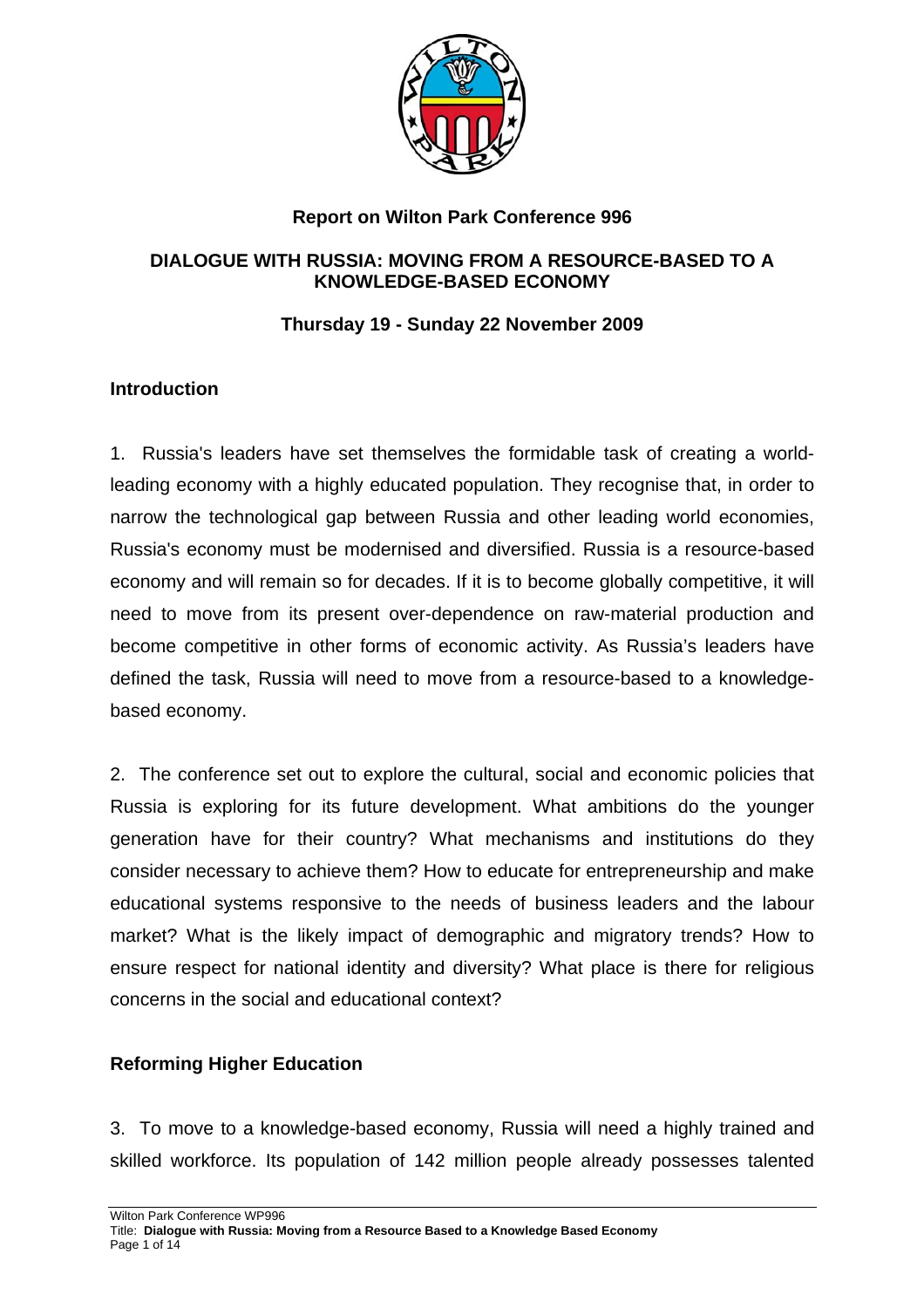human capital. However, they need to be trained in the skills of the twenty-first century. Above all, young people need to be motivated to train for new skills and undertake new tasks. Educational reform is therefore one of the key challenges that Russia faces.

4. The Union of Soviet Socialist Republics (USSR) had a highly-developed higher education (HE) system that many other countries could only envy, and contemporary Russia has many educational successes of which it can be justly proud. Even so, innovation ground to a halt towards the end of the Soviet period, and the system is now in urgent need of reform. "The HE system was fit for the twentieth century, but not for the twenty-first," was a commonly held view. Only two Russian universities made it into the top 500 on the 2009 Shanghai Academic Ranking of World Universities: Moscow State University in 77<sup>th</sup> place, and St Petersburg State University in 303<sup>rd</sup>.<sup>[1](#page-1-0)</sup>

5. The foundations have been laid. Post-Soviet Russia has experienced an HE explosion. Putin first identified HE as being in need of reform in 2001; reforms began in 2004 and considerable progress has been made since then. In 1993, Russia had 626 universities and other HE institutions, attended by 2.6 million students. Today, the number has almost doubled to 1,134 state and private HE institutions with 7.5 million students. Nowadays universities are more open, flexible and autonomous than they were a decade ago.

6. Even so, the HE sector continues to suffer from many problems. These include: insufficient funding; lack of autonomy; lack of a system of peer review; excessive bureaucracy; narrow specialisations; low integration with business and between research institutions; restricted mobility for foreign researchers; few opportunities for student mobility; lack of support for joint projects run with other universities; difficult administrative procedures for recognising foreign degrees; scarcity of opportunities for researchers to attend foreign conferences or to publish abroad; low salaries; lack of a tradition of life-long learning; poor knowledge of English; and few alumni networks. "Misplaced national pride" was blamed for the unwillingness of many

l

<span id="page-1-0"></span><sup>1</sup> http://www/arwu.org/ARWU2009.jsp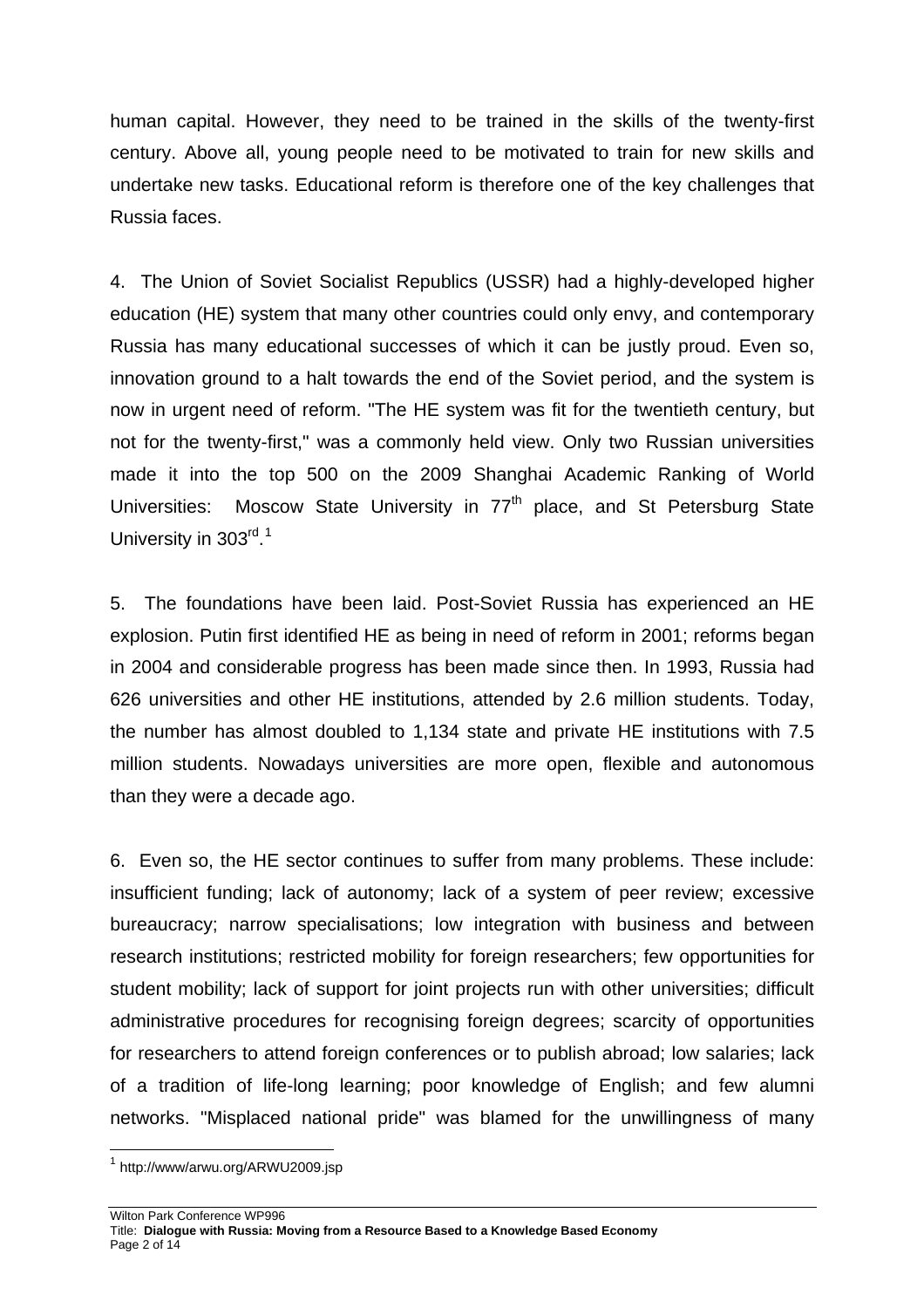Russian universities to invite foreign academics to conferences. Only 3 percent of students in Russian universities come from abroad, and most of them come from other CIS countries. Some speakers identified corruption as a problem, but most agreed that corruption was much less of a problem in HE than in other walks of life.

7. It should be stressed that these failings were not said to be universal, but they were identified as potential barriers to Russia's development of a knowledge economy. The idea of national research universities recently unveiled by the leadership was applauded. To develop this area, Russia needs both to persuade gifted young Russians to stay in Russia and work there, and to attract overseas specialists. One way of making work in Russia more attractive would be to develop means of recognising and evaluating foreign qualifications and experience -- at present, this can involve a lot of red tape. Russia needs to be rebranded, perhaps as "the wild frontier where anything is possible!" Steps such as increasing links between education and business and, in particular, expanding student's access to work experience should be taken. Some felt that, at present, too many young people in Russian universities are training in narrow specialisations and, as a result, they are failing to find work when they graduate. There was a call for more flexible training and, in particular, more training in critical thinking. $2^2$  $2^2$ 

# **Research and Development**

l

8. In 1990, just before the system collapsed, the USSR had 1.2 million full-time scientific researchers; today, Russia has 380,000. While this is of course partly attributable to the loss of the newly independent states, it is also the result of demographic trends (see paragraphs 11-14), a failure to invest sufficiently in higher education and a brain-drain. One major problem identified during the conference was that Russia's research programme is highly dependent on state-funding and there is too little private investment in research. Russia's HE sector plays only a small role in research: at present, only one HE institution in eight is engaged in R&D. The Soviet legacy remains strong, with three-quarters of scientific research institutes dependent

<span id="page-2-0"></span> $2$  Educational reform was the subject of one of the conference's three break-out groups; see the Annex for details of the group's recommendations.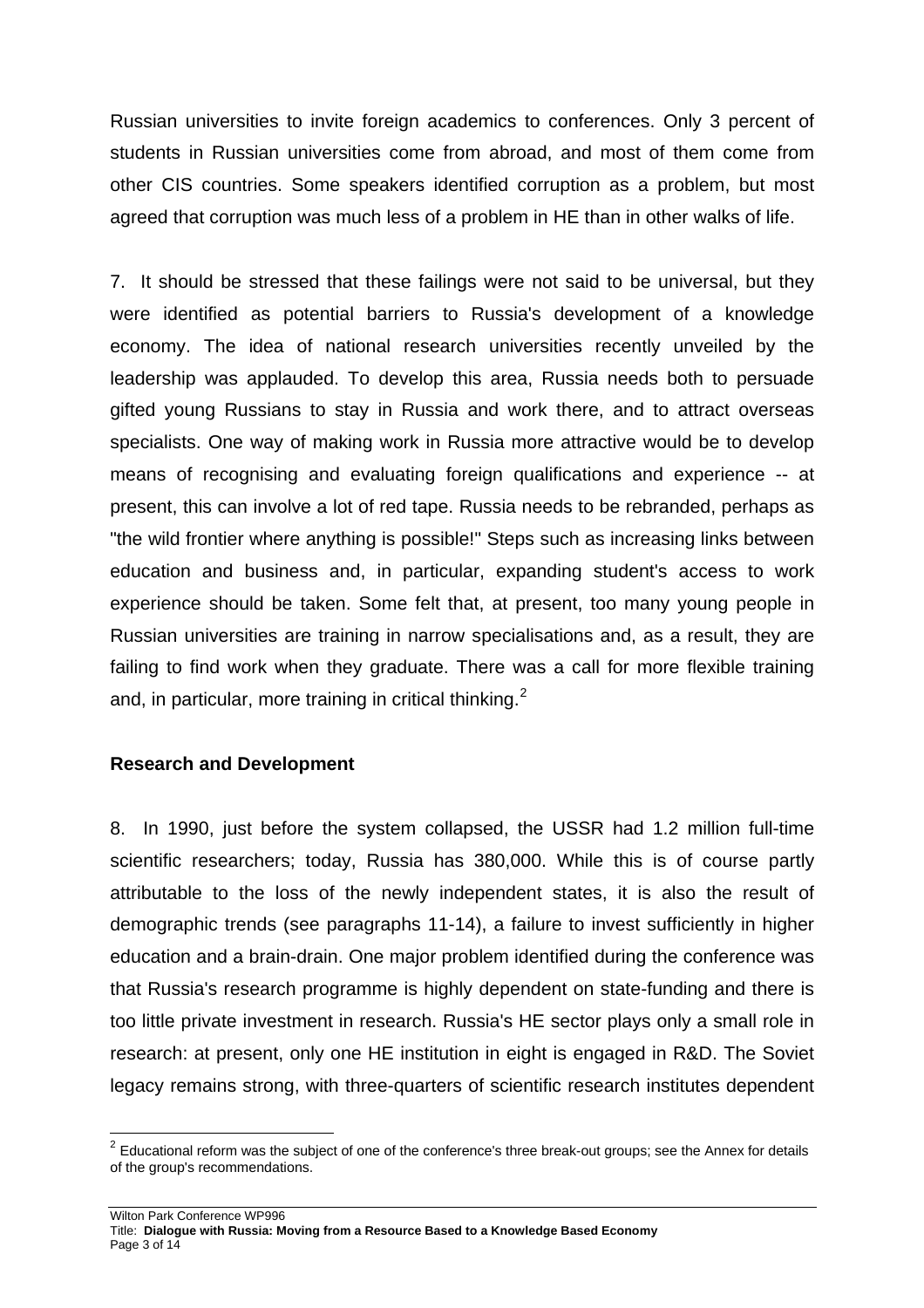on state funding. As a result, defence production continues to dominate the R&D field. This is reflected in Russia's share of patenting being low and that less developed countries are catching up with it in this regard.

9. The Russian Academy of Sciences is still dominated, as in Soviet times, by elderly, entrenched bureaucrats; as a result, it acts as a brake on, not an impetus to, creative research. Russian scientists working overseas say they are not keen to return to Russia because they enjoy freer working conditions abroad; for example, they have greater choice about which conferences they want to attend and which research topics they want to pursue. In Russia, such matters are controlled by the Academy of Sciences which many see acting as a dead hand that urgently needs to be reformed.

10. Russia has been strikingly successful in the mobile phone and internet industries. It is telling that these are areas where funding by private business now leads the state, supporting the argument that economies where private investment outstrips state investment are more likely to succeed in innovation.

# **The Demographic Challenge**

11. One of the toughest challenges Russia faces is demographic. A knowledgebased economy must have talented young people, but Russia's population is ageing and fertility rates are below replacement level. This is not a new problem: Russia's population began to decline in the 1960s, when fertility rates first dropped below replacement level. The population currently stands at 142 million; it is predicted to fall to 132 million in 2020 and 116 million in 2050.

12. Until recently, post-war baby-boomers dominated the workforce and were able to support the ageing population. Within the last couple of years, however, the size of the working-age population has begun to fall. This is caused by a number of factors, chief of which is the unusually high death-rate among Russian males aged 15-60. Smoking, binge-drinking, poor workplace security and high rates of road fatalities are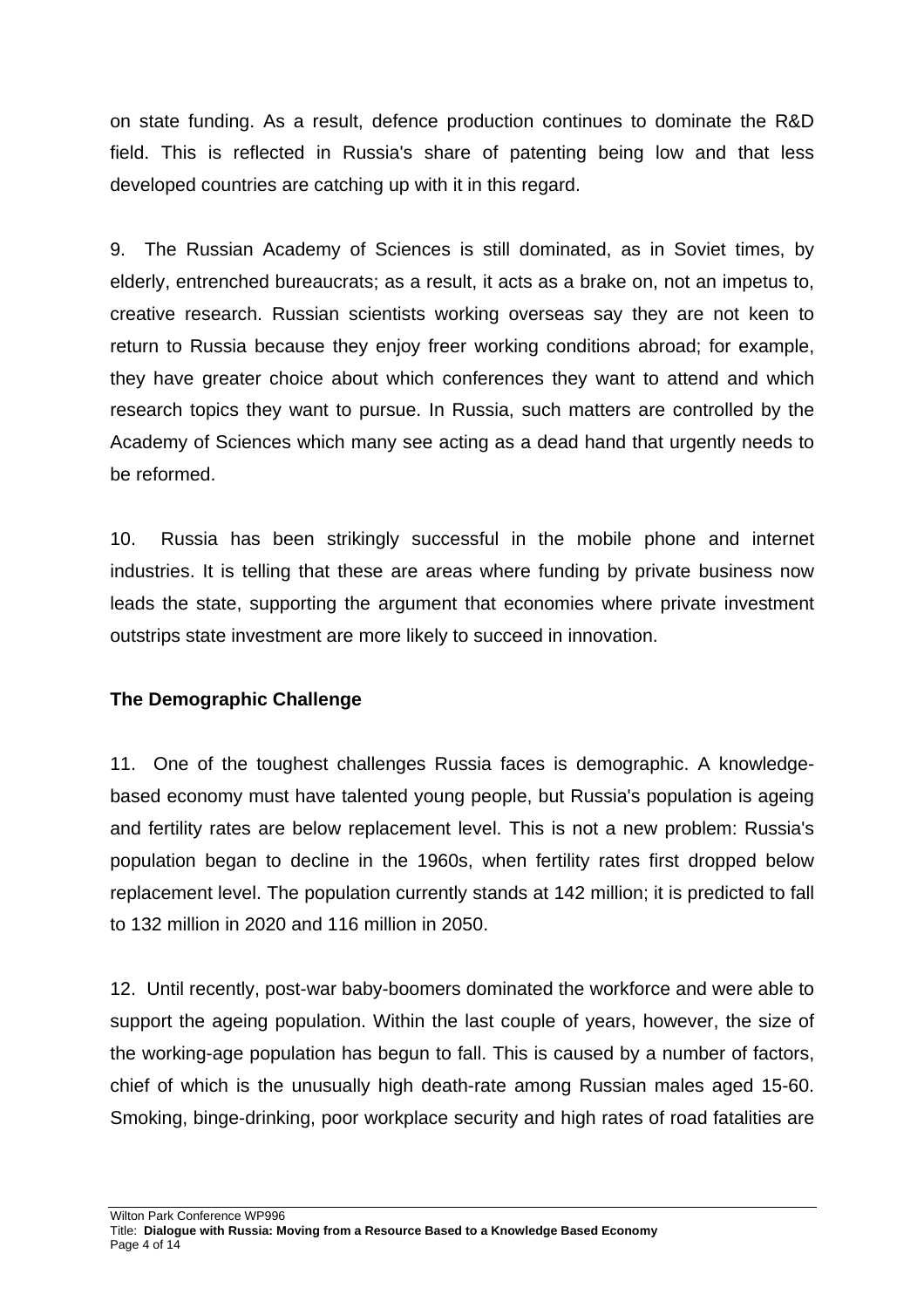to blame. It does not help that the health-care system tends to focus on treatment rather than prevention of problems caused, most notably, by alcohol and tobacco.

13. While the birth-rate recorded a welcome rise in 2009, Russia's overall demographic trend is likely to hinder, not help, the modernisation project. Young, gifted scientists are coming up now in Russia, but the majority of scientists are approaching retirement age, or are already over it, and many of the brightest young Russians are going to study and work overseas. Young Russians are talented and hard-working, and keen to travel. To persuade the best and brightest students to stay in Russia, or to return to work there after studying abroad, will be a big challenge for the leadership. At present, a third of the graduates of one of Moscow's most prestigious academies go abroad to continue their education; of these, only half return to Russia, indicating a significant brain-drain. Pay and working conditions will play a key role in attracting such people back to Russia.

14. Russia also needs to attract skilled workers from other countries. At present, Russia is not attracting nearly enough skilled migrants, whether Russians who left Russia as part of the brain-drain or foreigners seeking to work there. On the whole, such workers do not seem to see Russia as a particularly attractive place to live and work; this is especially true of those with young families and expectations of high living-standards. For example, medical facilities are not highly rated. Speakers agreed that Russia needs to develop a specialised programme to attract more skilled workers. It should provide greater labour protection, engage in active recruitment, and clarify visa regulations. It should also develop ways to evaluate and recognise foreign qualifications and expertise, thus overcoming current red tape. Corruption remains an impediment to getting a work permit.

15. According to current estimates, Russia is home to some 12 million migrants. However, these tend to be unskilled and often under-educated migrants from the Commonwealth of Independent States (CIS) countries who come to do the manual jobs that many Russians do not want to do themselves. Because registered labour migrants have to pay higher taxes than Russian workers, many work illegally. The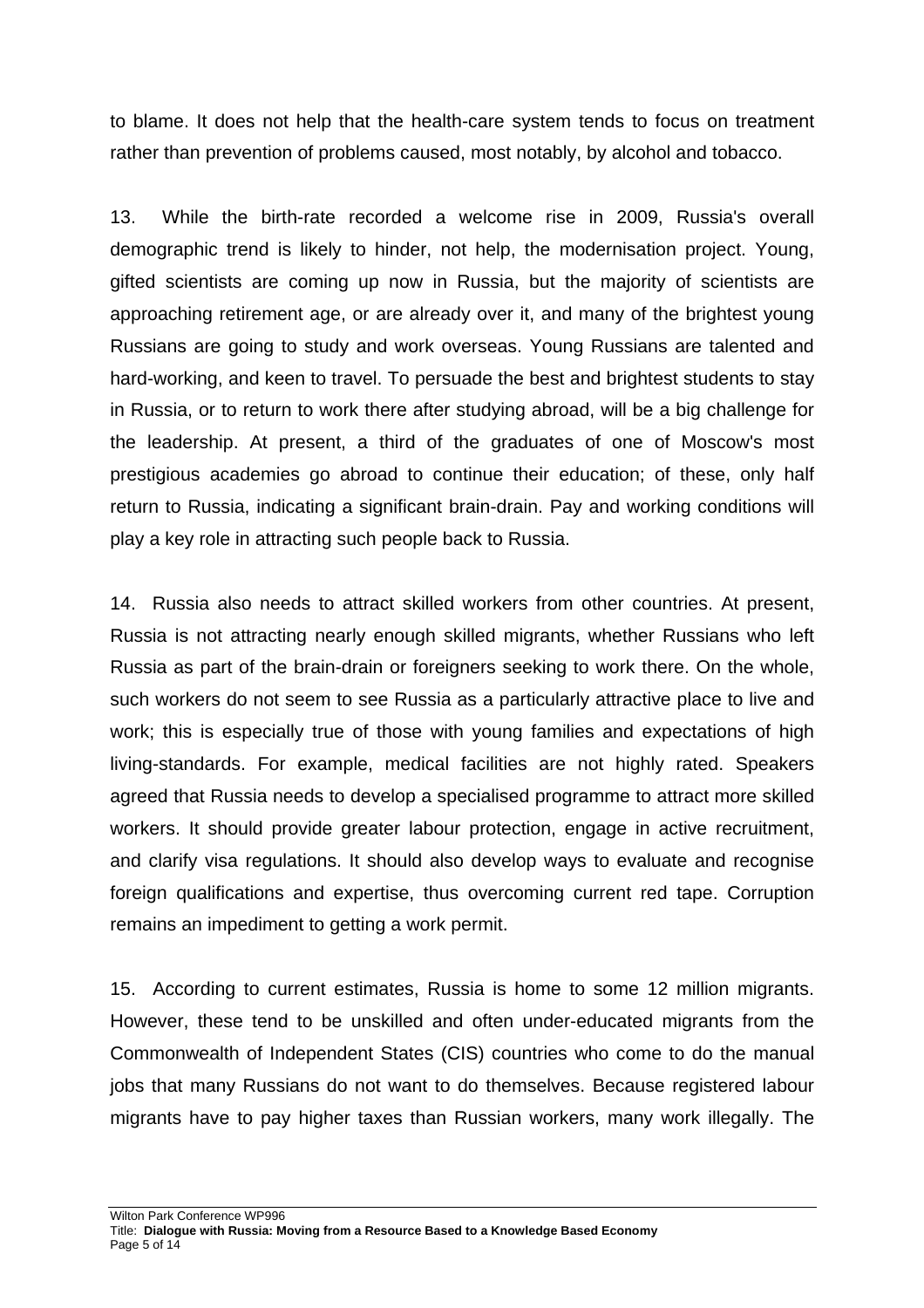problem of hate crimes against migrant workers and xenophobia are widespread and act as a deterrent to many who might otherwise decide to work in Russia.

# **Economic Reform**

16. Determination to modernise the economy and to switch to a knowledge-based economy was highlighted by President Putin during his first term in office. Now the call has been issued with increased urgency by President Medvedev. "In the twentyfirst century, our country once again needs to undergo comprehensive modernisation. Instead of a primitive raw-materials economy, we will create a smart economy producing unique knowledge, new goods and technology that people can use," Mr Medvedev said in his State-of-the-Nation address on 12 November 2009.

17. Russia was hit hard by the global financial crisis, and its leaders recognise that serious changes now need to be made. For example, most of Russia's current exports are unprocessed goods. In the words of one speaker, "Russia needs to stop exporting tree-trunks and start exporting furniture".

18. By comparison with other leading economies, Russia scores poorly on competitiveness, economic freedom and transparency, while corruption levels are high. Several speakers argued that the key to modernisation lies in institutional reform and that "institutions, institutions, institutions" is what Russia needs most urgently. By this they meant reforms in both the political and, above all, the legal spheres. A more open society is needed, involving institutional change that will promote competition. At present, small and medium enterprises (SME) account for only about 15% of Russia's GDP. Corruption (in the form of bureaucrats demanding bribes) was seen as the main factor holding back development of this sector of the economy. Speakers felt that the best way to reduce corruption would be to halt the seemingly inexorable growth of the state bureaucracy, which is now twice as large as it was in the Soviet period.

19. The following five priorities can be identified for institutional reform: development of legality; growth of civil society; formation of a smaller, more effective, less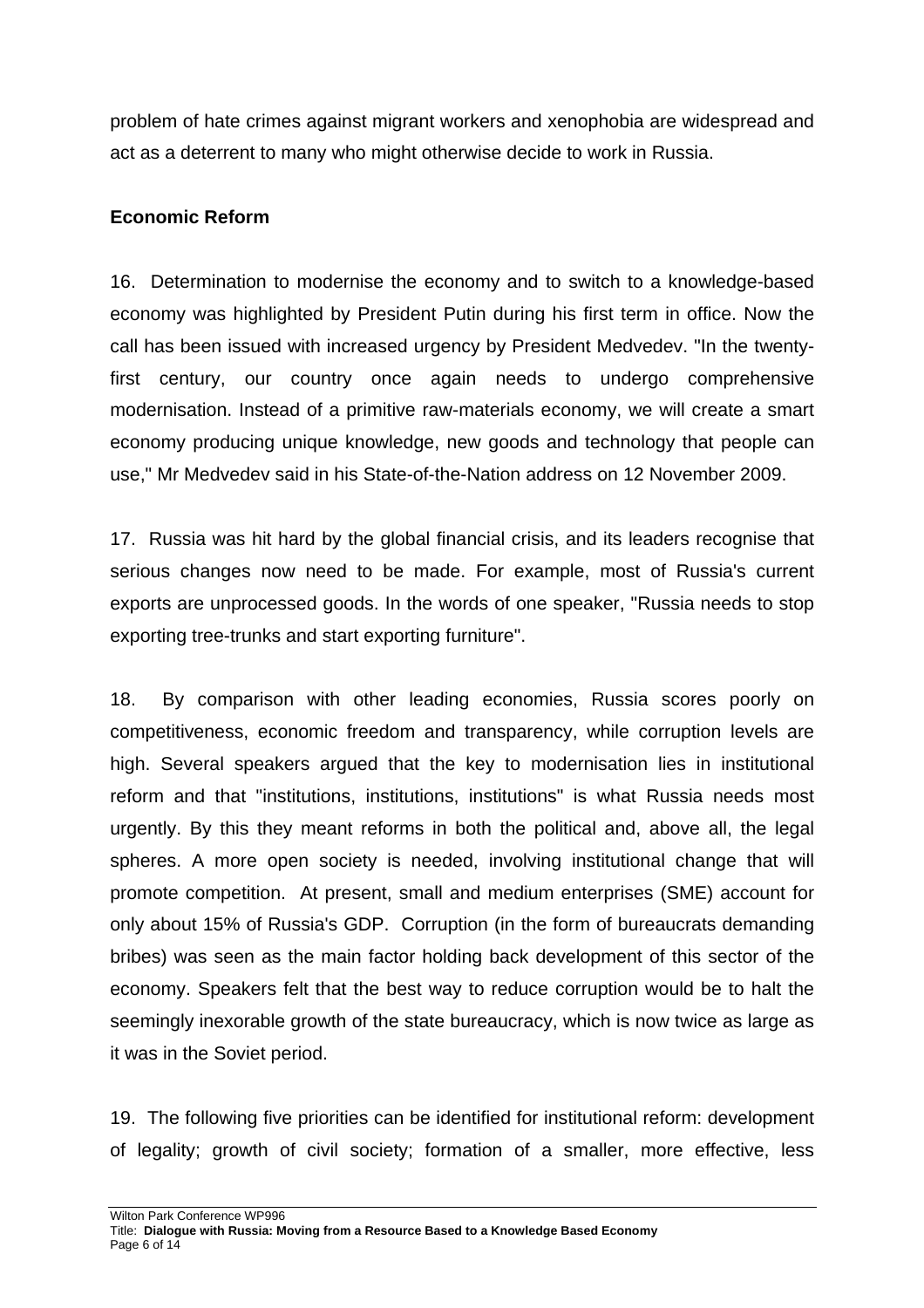interventionist state apparatus; greater foreign direct investment in a wider range of sectors and greater willingness to learn from abroad.

20. President Medvedev's pronouncements indicate that he understands what the problems are and how they need to be tackled. Some detected signs of a growing general awareness that state involvement in the economy has become excessive. They believed it would be good news if state intervention were to decline. Mr Medvedev has called for urgent reform of the judicial system and instigated efforts to reduce corruption in the bureaucracy -- in particular, in the law-enforcement agencies. So far, however, the indications are that there will be strong institutional resistance to reform, and it is not clear whether Mr Medvedev possesses the power to push through his reform package. Powerful vested interests are likely to seek to prevent a switch in the focus of the economy and to block institutional reform.

21. In general, there is little sign that the present leadership feels it necessary to democratise Russia's political system. Among participants, there was disagreement over how important this was. Some saw it as crucial, while others believed that Russia already has the institutions it requires and simply needs to make them work more efficiently. Younger participants tended to be more optimistic about Russia's prospects and less likely than older participants to criticise plans for the future. They are more confident that their country is on the right path. Even so, some expressed considerable frustration at the pace of reform, arguing that Russia needs to move fast to establish conditions comparable to those in "the West" through which business and entrepreneurship can really flourish.

22. Russia is seeking to move to a knowledge-based economy at the same time as other countries. This presents opportunities but also threats. There are many lessons to be learned from the experiences of economies that have diversified successfully, including Australia, Brazil, Canada, Chile and Turkey. But Russia may be hampered by its former superpower status and this may complicate the modernisation process, not least because Russia will have to be ready and willing to learn from the experiences of countries that it considers to be less advanced than itself. In fact, as the Chinese example shows, imitating can be a source of strength if allied with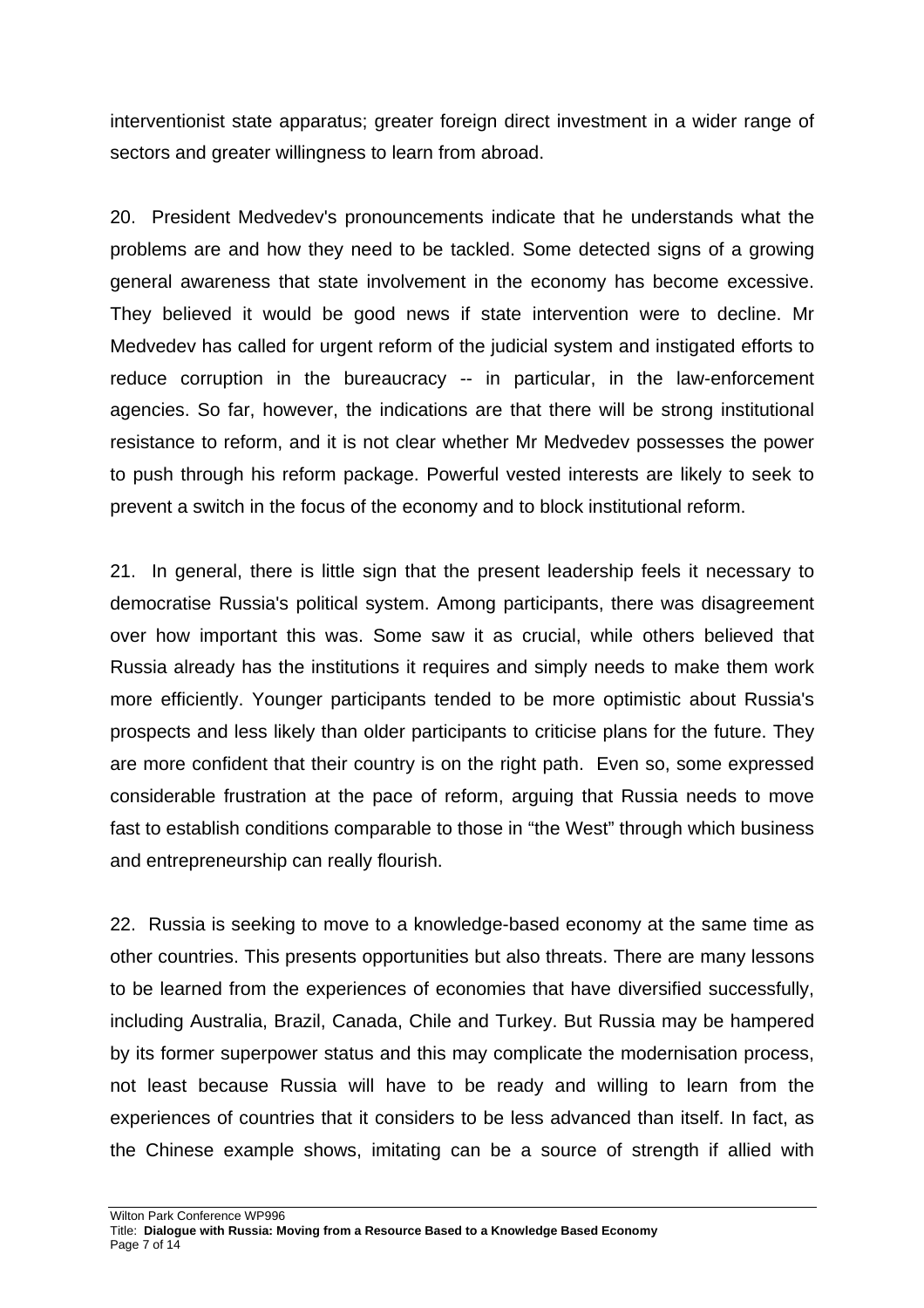willingness to learn from the experience of other countries and an environment conducive to foreign investment. China was able to copy the latest technology available worldwide and reproduce it economically because it had cheap manpower available to do so. Russia, however, does not enjoy the luxury of cheap and abundant manpower. So far, China has also succeeded in modernising its economy without democratising its political system. This is arguably not feasible in the case of Russia's substantially more sophisticated society and economy.<sup>[3](#page-7-0)</sup>

#### **Working with the Outside World**

23. Russia and the UK have much to learn from one another. There are several programmes involving Russian and UK specialists working together successfully. For example, Russia ranks among the top twenty of the 110 countries with which the British Council fosters cultural relations. "What do young Russians need to adapt to a knowledge-based economy?" asked one speaker. "Good English, web access, openness to the outside world, all things that the British Council can help to foster." The Council's main focus is on the new, professional generation of people aged 18- 35. The Chevening Scholarship programme, which enables young Russians to study in the UK, is a key tool for this engagement. The Council also runs a Young Creative Entrepreneurs programme, which identifies creative young Russians and helps them to obtain experience in the UK. The Council's work in Russia is currently restricted to Moscow; it sees its main task as being to rebuild trust and engagement and it would like to resume its work in other regions when possible.<sup>[4](#page-7-1)</sup>

24. The conference also heard about the Chinese experience. China runs eight Confucius Institutes in Russia. Most of these are in the Russian Far East, plus one each in Moscow, St Petersburg and Kazan.<sup>[5](#page-7-2)</sup> Like the British Council, Confucius Institutes are emphatic in considering themselves promoters of trust and mutual understanding and not purveyors of propaganda: "a win-win solution, not a battle!"

l

<span id="page-7-0"></span><sup>&</sup>lt;sup>3</sup> Energy-sector reform was discussed in one of the conference's three break-out groups; see the Annex for the group's recommendations.

<span id="page-7-1"></span><sup>&</sup>lt;sup>4</sup> For information on the Council's activities in Russia, see [www.britishcouncil.ru.](http://www.britishcouncil.ru/)

<span id="page-7-2"></span><sup>5</sup> See [www.chinese.cn/cn](http://www.chinese.cn/cn)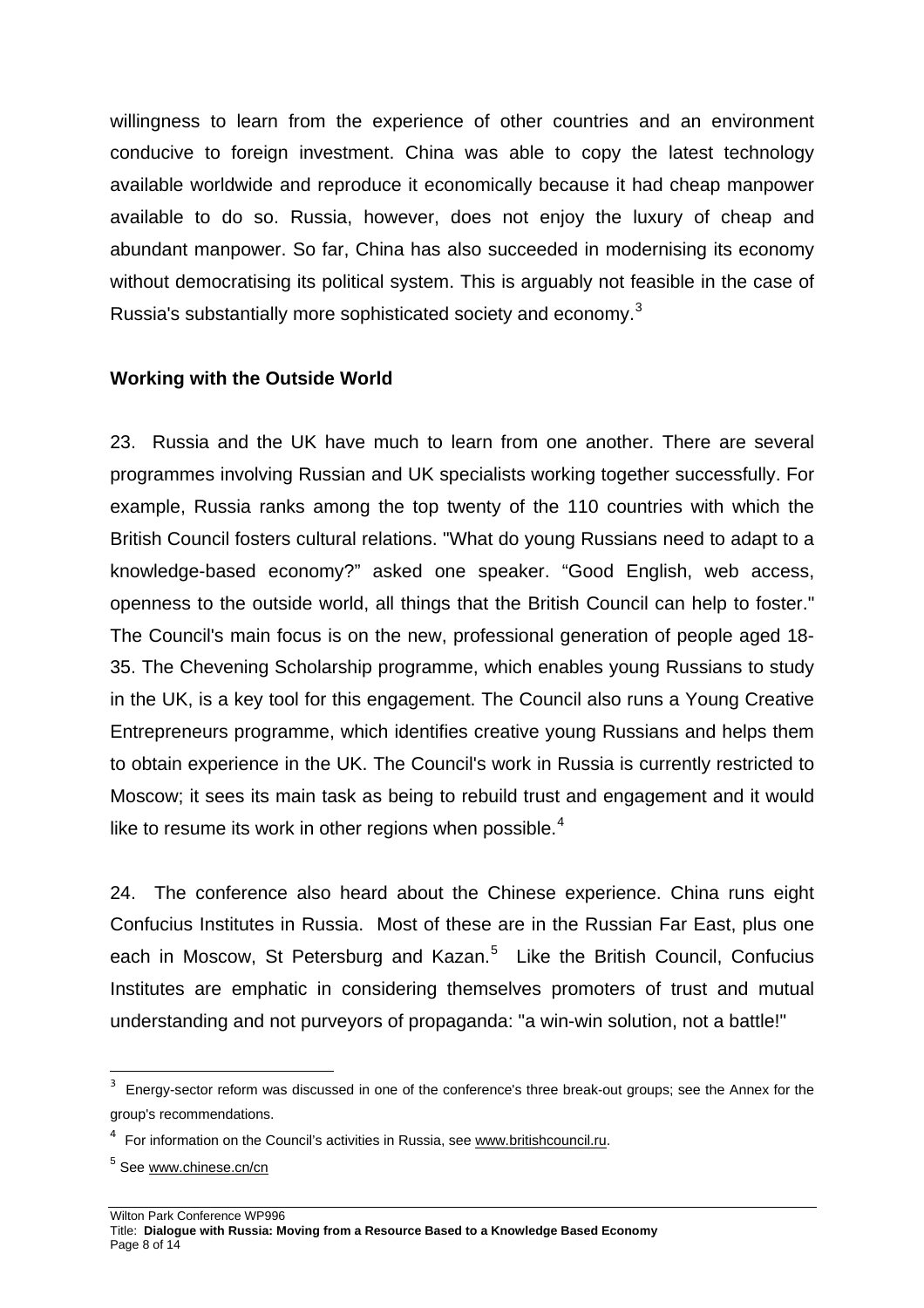25. Several leading Russian Higher Education (HE) institutions are pioneering new partnerships with foreign partners. "British degrees in Russia" (BRIDGE) is a British Council project that has been active for ten years, enabling universities in the two countries to work together to award joint degrees.<sup>[6](#page-8-0)</sup> Meanwhile, Moscow's Higher Economic School is working with the London School of Economics and has established a joint degree that is recognised by London University.<sup>[7](#page-8-1)</sup>

26. The Open University Business School (OUBS) has been active in Russia since the early 1990s. Its International Institute of Management (LINK) is a non-profit nonstate HE enterprise that enables students in CIS countries and the Baltic States to obtain Open University management qualifications while studying in their home countries, using OUBS courses translated into Russian. Since 1992, LINK has trained over 60,000 students in the CIS and Baltic countries. LINK prides itself that its teaching is not purely theoretical but is directly relevant to everyday work.<sup>[8](#page-8-2)</sup>

27. Meanwhile, the recently formed *Russkiy Mir* cultural Foundation is in the process of establishing subsidiaries overseas, including at a number of leading UK universities.<sup>[9](#page-8-3)</sup>

28. The UK's visa regime came in for criticism for allegedly hindering the development of better UK-Russian understanding; one participant argued "relations will not improve until this problem is resolved".

29. The talent, energy and enthusiasm of today's young Russians were displayed by young internet entrepreneurs who gave presentations on their activities. They highlighted the swift expansion of the internet in Russia.<sup>[10](#page-8-4)</sup> TV remains the preferred

e<br><sup>6</sup> See <u>www.britishcouncil.org</u><br>7 See www.bee.ry/ara/bee/ie

<span id="page-8-1"></span><span id="page-8-0"></span><sup>&</sup>lt;sup>7</sup> See [www.hse.ru/org/hse/icef](http://www.hse.ru/org/hse/icef)<br><sup>8</sup> See [www.oubs.open.ac.uk](http://www.oubs.open.ac.uk/)

<span id="page-8-3"></span><span id="page-8-2"></span><sup>9</sup> See [www.russkiymir.org](http://www.russkiymir.org/)

<span id="page-8-4"></span><sup>&</sup>lt;sup>10</sup> See for example www.lookatme.com and www.tandp.ru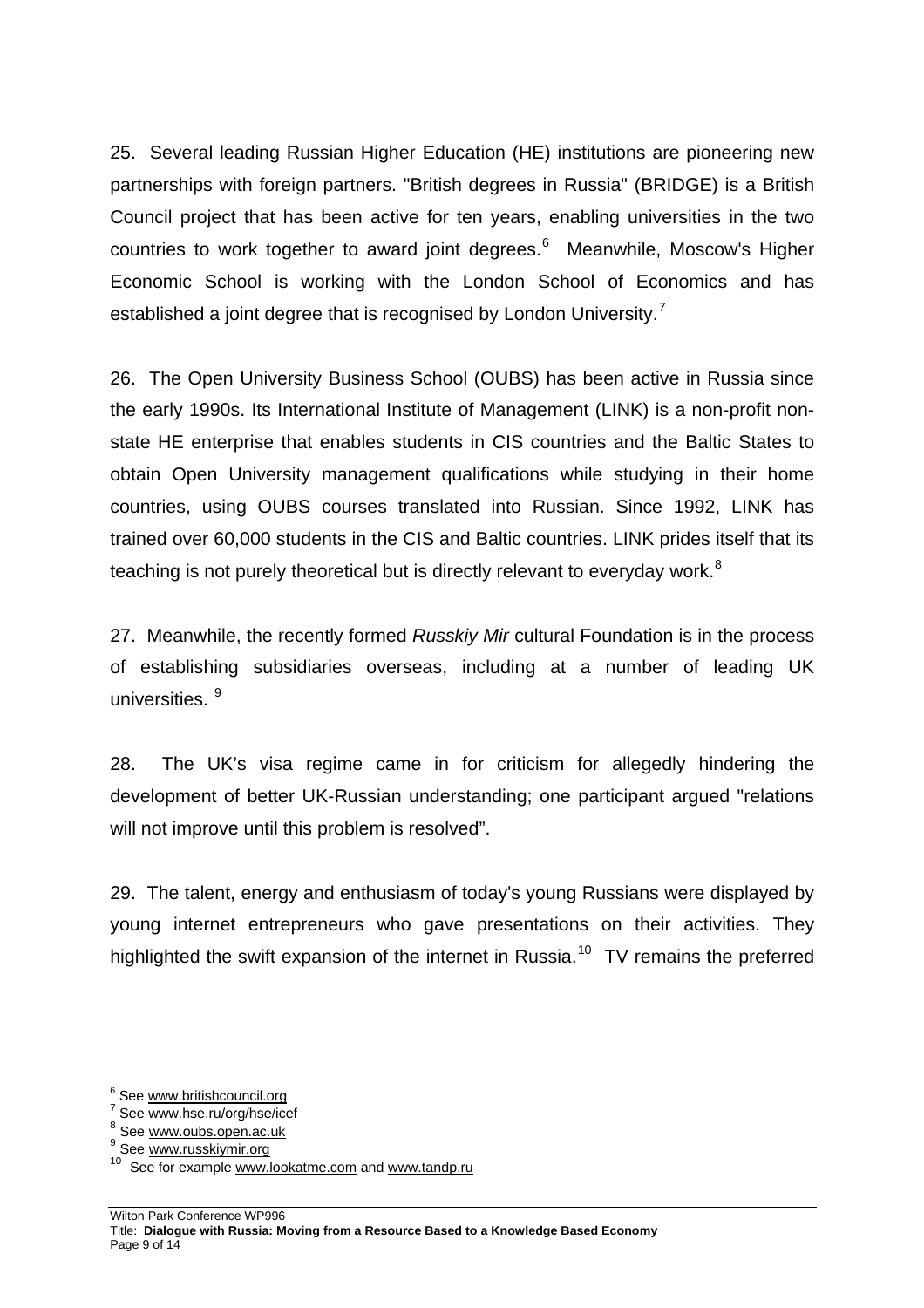medium of the majority of the population, but the internet is fast gaining ground, especially among young people.<sup>[11](#page-9-0)</sup>

#### **The Role of Religion and Values**

30. While Russia defines itself as an integral part of European civilisation, it also prides itself on having its own specific culture, of which the Russian Orthodox Church is an integral and important part. Many people, not least the young, look to the Church as the guardian of essential moral and spiritual values, even if they admit that they do not always live by them.

31. This was illustrated by the showing of the Russian film *The Island*, outside the formal programme. The film, which has had enormous impact in Russia, is the story of a man who expiates an act of wartime cowardice through penitentiary prayer and an ascetic life in a monastery on the shores of the Arctic sea.

32. Culture in Russia is multi-confessional, polyethnic and respectful of other cultures and faiths. While the post-Soviet Russian leadership looks to the Russian Orthodox Church as a partner to foster moral values and a shared sense of national identity it also reaches out to the Muslim community and seeks to involve Muslim clerics in such a partnership.

33. Some queried the assumption of multi-ethnic and multi-faith tolerance and pointed out that tolerance means accepting things that one is reluctant to accept, arguing that Russia still had some way to go in this direction. One speaker cited the opening of Tolerance Centres in 17 Russian regions to date, at which religious issues are discussed as a positive development. Another pointed out that finding effective ways to encourage tolerance is a universal concern. There were also calls for more open discussion of Russia's recent past.

l

<span id="page-9-0"></span>Media and public diplomacy were discussed in the conference's third break-out group; see the Annex for its recommendations.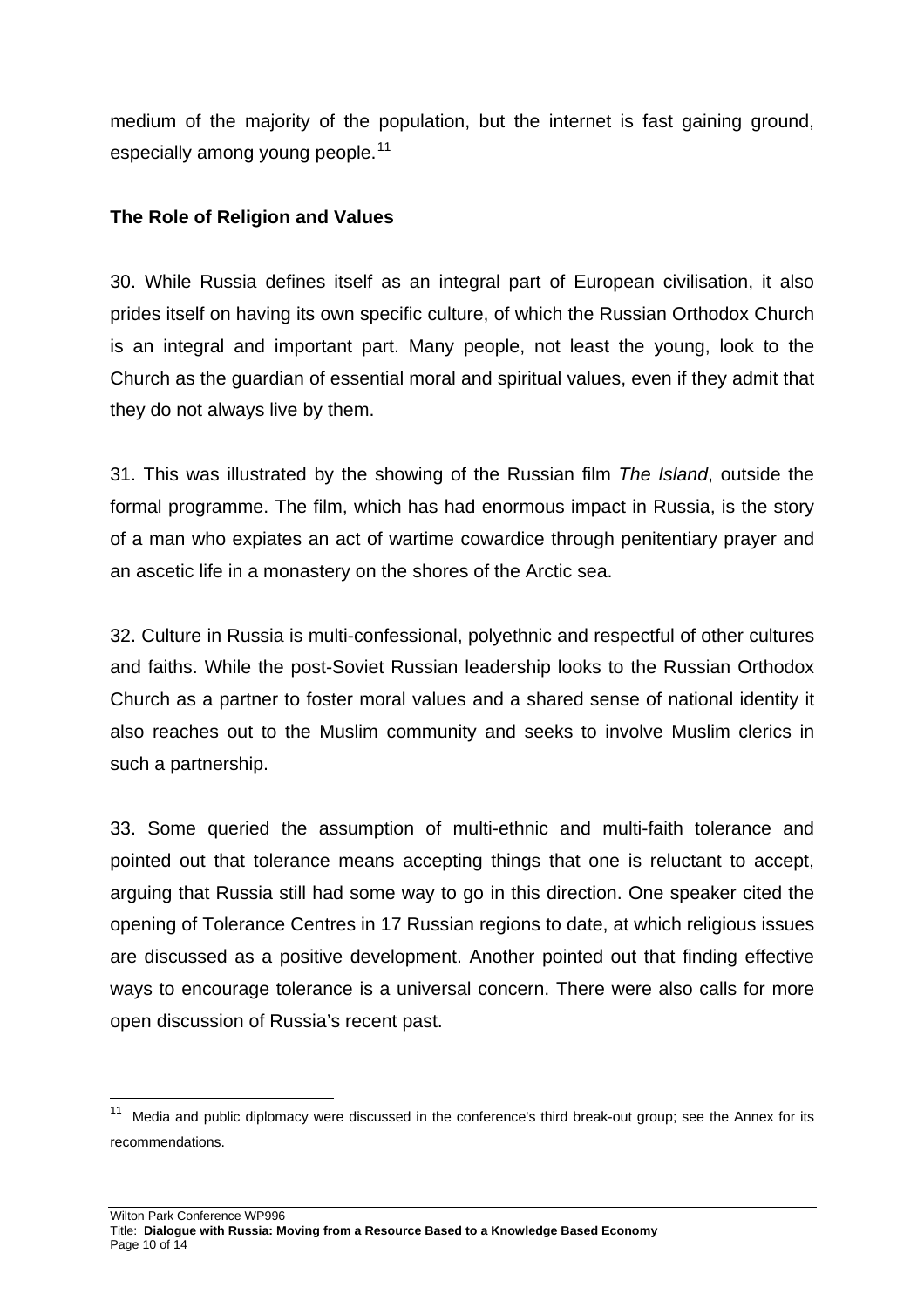34. Civil society in Russia is not yet well developed, but the first green shoots are appearing. One likened Russia to the fairy tale Sleeping Beauty, "on the threshold between sleep and waking."

#### **Elizabeth Teague Wilton Park January 2010**

Wilton Park Reports are brief summaries of the main points and conclusions of a conference. The reports reflect rapporteurs' personal interpretations of the proceedings – as such they do not constitute any [i](#page-13-0)nstitutional policy of Wilton Park nor do they necessarily represent the views of rapporteurs.<sup>1</sup>

# **ANNEX**

#### **DIALOGUE WITH RUSSIA: MOVING FROM A RESOURCE-BASED TO A KNOWLEDGE-BASED ECONOMY**

# **Reports from Working Groups**

Working groups were held on higher education, energy policy and using media and public diplomacy as tools for moving from a resource-based to a knowledge-based economy and tasked with generating five suggested action points.

# **Higher Education**

A strong university system is essential for a country's successful development. Russia has a strong and vibrant higher education (HE) sector. Many HE institutions now operating in Russia were set up quite recently and are functioning without adequate supervision. Some are centres of excellence and should be singled out for enhanced state support, but others are less effective. Many are still teaching curricula developed in the twentieth century, not ones adapted for the twenty-first century.

(1) At present, there is no peer review or ranking of Russian universities by academic excellence. This is necessary in order to make the universities more competitive and to foster the development of regional centres of excellence, including by cultivating links with local business. Some HE institutions should be encouraged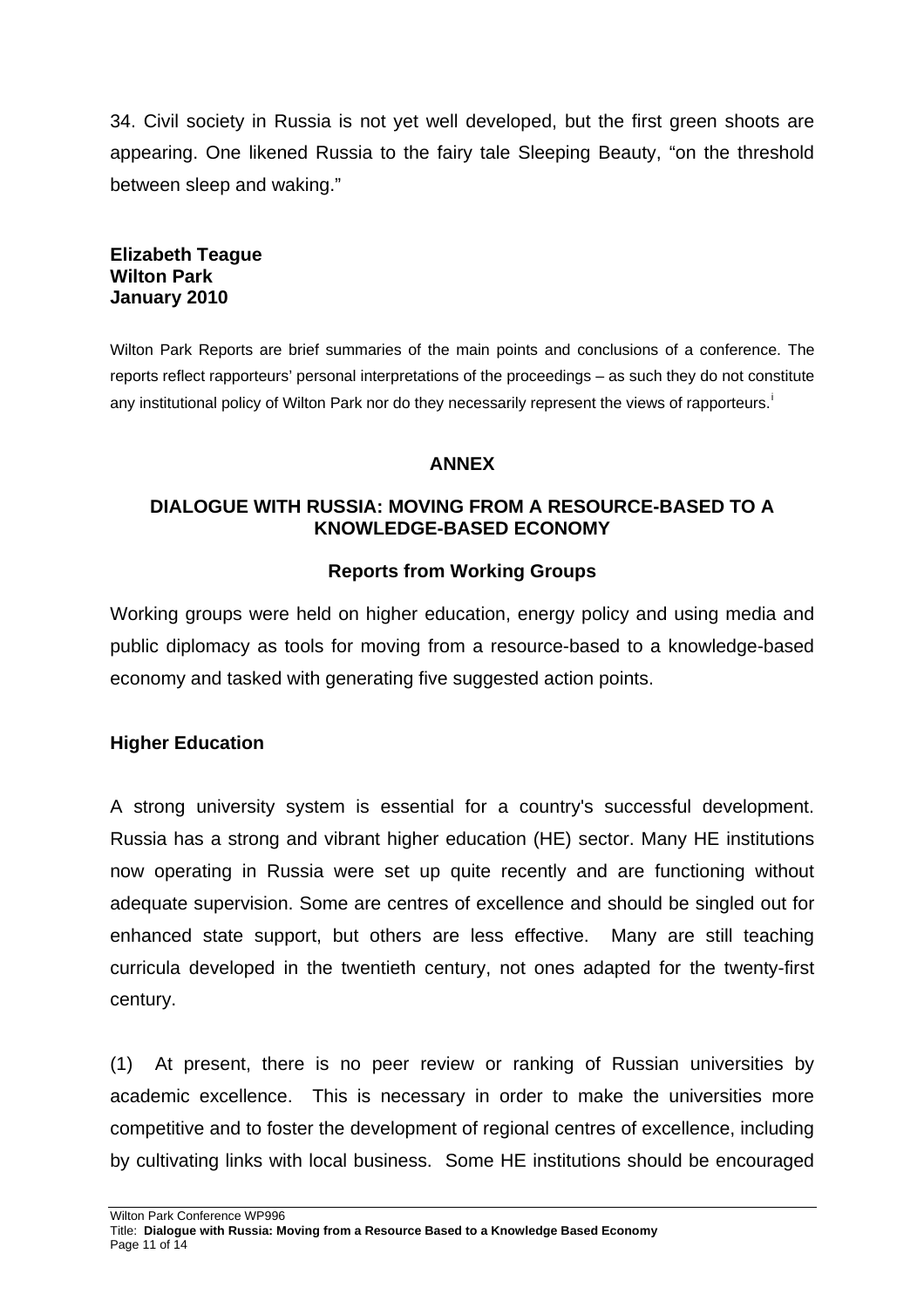to merge, while allowing others to close. It was noted that this will not be simple. The federal government is aware of the problem, but regional politics are also involved.

(2) Work-based learning should be encouraged to break down the walls between academia and industry. Work attachments should become a normal part of the HE curriculum. Continuous professional development (not formal degrees but training on the job) should be promoted.

(3) Students should be able to choose between different HE institutions by ranking institutions according to excellence; offering students opportunities to study in different ways; disseminating student feedback; and setting up alumni networks as well as careers advice centres in universities and secondary schools.

(4) Research knows no national boundaries. International contacts should be encouraged by building partnerships with foreign universities; learning from others who have useful experience; using international benchmarks (e.g. for studying foreign languages); encouraging staff and student mobility. It is worth bearing in mind that almost every country in the world is trying to build links with the outside world. Russia may feel outside the network at present, but it doesn't need to be.

(5) Planning and communication is the hard part! The Russian leadership knows the desired destination that it wishes to reach through its reform package, but it is less clear that it has planned the journey or decided who should be put in charge. Leadership, management and a clear route map will be essential.

# **Energy Policy**

The Russian leadership can make most efficient use of Russia's vast energy resources by:

(1) Changing the tax and regulatory systems to encourage SMEs in the oil and gas sector inside Russia. Ensure access to existing oil and gas pipeline systems both to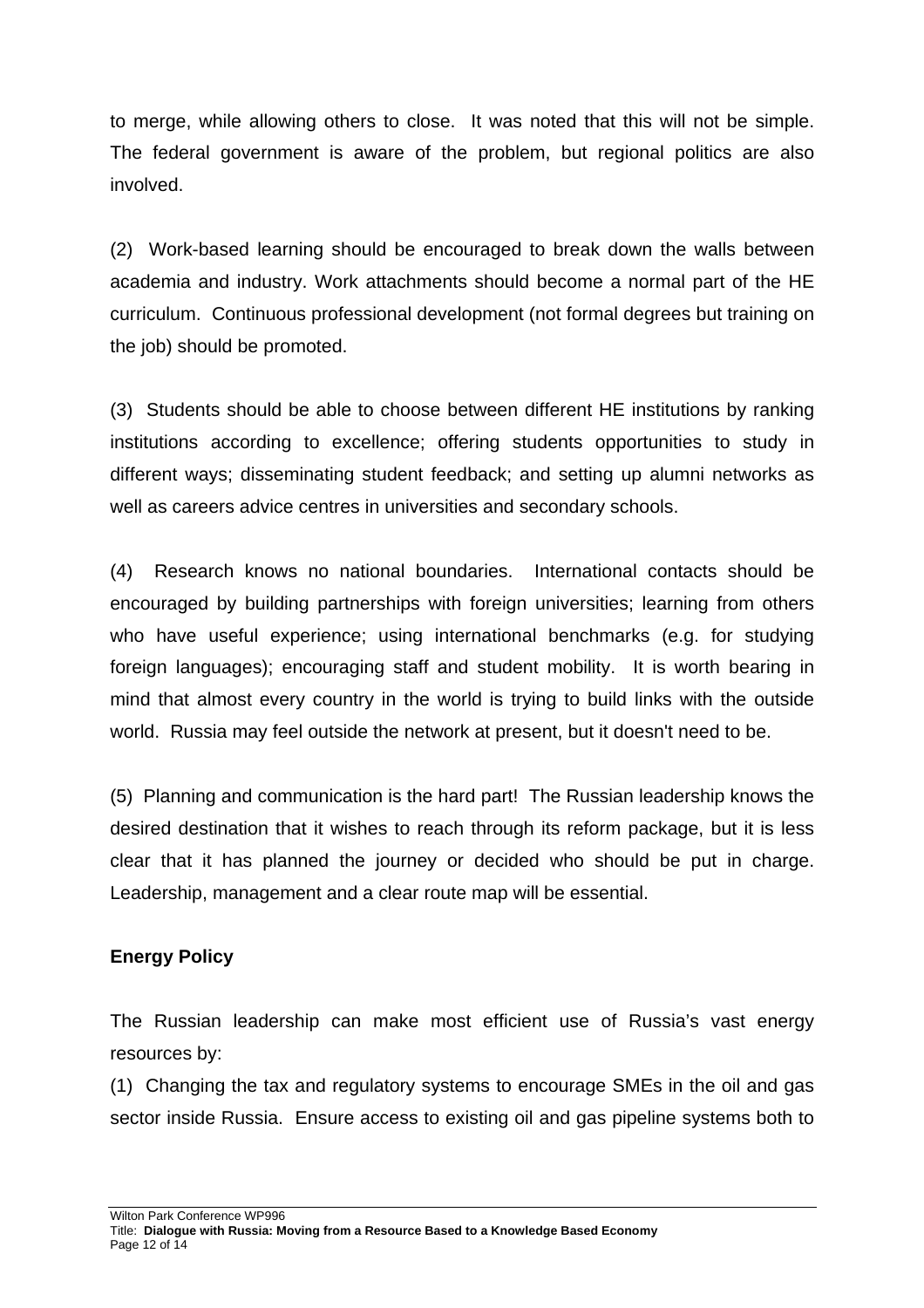Russia's own producers and to those from outside on a uniform and transparent basis.

(2) Improving the efficiency of the present energy system. Russia should copy what's being done elsewhere in the world. There is no need to innovate.

(3) Accompanying price-related initiatives such as metering and higher prices, with information on energy savings. The government could cooperate with NGOs on this. This will encourage consumers to use energy more efficiently, and it will foster individual choice and responsibility.

(4) Promoting the role of the individual and the community. Consumers at present enjoy an abundance of cheap energy. Communities could be encouraged to take on such projects as apartment-bloc insulation to make better use of heating resources.

(5) Investigating how new energy-efficiency schemes and supply projects involving renewable energy might be integrated into local energy-delivery systems. The information gained, especially concerning best practice, should be disseminated to wider audiences.

# **Media and Public Diplomacy**

It the goal is to trade ideas in a global market, invest in human capital and use technology to create a knowledge-based economy, how can this best be achieved?

(1) Through fostering an open media environment by encouraging international media partnerships; maintaining diversity of ownership; safeguarding journalists' security; guaranteeing internet freedom.

(2) By ensuring transparency and sharing of information by guaranteeing open and free access to government information, databases and statistics; encouraging egovernment; facilitating information-sharing between countries and institutions (e.g., through internships and fellowships and by professional networking and exchanges).